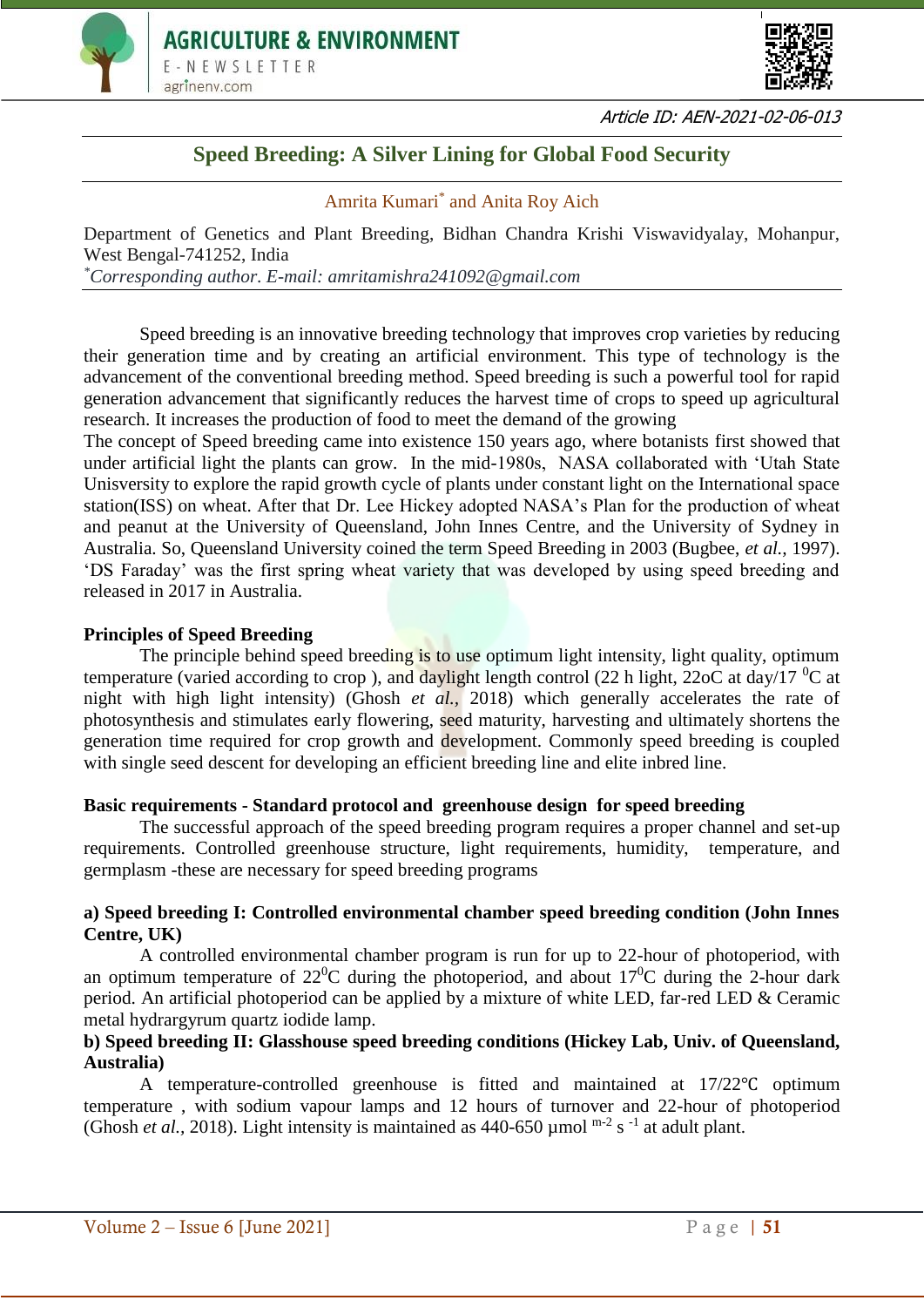

# **c) Speed breeding III: Homemade growth room design for low-cost speed breeding(Hickey Lab, of Queensland, Australia)**

A low-cost homemade structure consists of about  $3 \text{ m} \times 3 \text{ m} \times 3 \text{ m}$  dimensions with insulated sandwich paneling and fitted lighting equipment of about 7-8 LED lightboxes. Light quantity should be 210-260 µmol m-2 s -1 and at 50 cm above the pot from 340-590 µmol m<sup>-2</sup> s<sup>-1</sup> (Adult plant height).

#### **Speed breeding as a tool in other breeding methods**

Nowadays, Speed breeding can be combined with several different technologies to accelerate the growth of crops with controlled temperature and light. Some of the important combination techniques have been discussed below.

**a) Enhancing Genetic Gain by speed breeding and Genomic selection:** Genetic gain can be improved by speed breeding along with genomic selection. It can reduce the length of the breeding cycle and produces a superior quality of plant variety at a very short duration which improves the genetic gain.

**b) Multiple disease resistance by Speed Breeding:**To reduce the effect of evolving pathogens, plant breeders are discovering different ways to enhance the quality of crop production. Hickey *et al.* 2017, carried out research in which they applied the two-rowed barley cultivar, Scarlett, with novel methods for rapid trait introgression.

**c) Gene editing in combination with Speed breeding for crop improvement:** Speed breeding can save the time of generation development by combining it with genetic engineering tools. Gene editing is a technology in which there is editing in the genes of that particular crop species. Gene Editing tools can only edit one or two non-elite genotypes which are passed through a process of transformation and tissue culturing to regenerate the edited plants. In a new method "ExpressEdit" (Figure 1), by combining the speed breeding with Gene-editing tools, most of the in-vitro manipulations have been bypassed. So, it lowers the lab work pressure and is considered time-saving to develop the crop. "ExpressEdit" is carried out by coupling the speed marker-assisted selection and Gene editing tools components with speed breeding which can exclude the sensitive callus culturing step1.

# **Achievements and case studies of Speed breeding:**

By the speed breeding program, growing up to six generations per year is possible in barley, wheat, chickpea, and up to four generations of canola. Speed breeding is also applied in pea, grass pea, peanuts, amaranthus, quinoa, Brachypodium, Medicago, and many other crops. Speed breeding programs can accelerate a rapid generation and also develop the breeding population.

"DS Faraday" a wheat variety was developed through this technique, which is a high protein, milling wheat with tolerance to pre-harvest sprouting (Tarek *et al.,* 2018). Mostly, in wheat plant height, flowering period, and resistance to several diseases can be achieved by speed breeding.

"Scarlett" is the widely cultivated cultivar of barley in Argentina, which is susceptible to many different types of diseases. A resistant line in barley was developed by taking four lines with a modified backcrossing method in two years (Hickey *et al.,* 2017).

"YNU31-2-4", a Salt tolerant variety in rice, was developed with the help of speed breeding. The gene was inserted by a single nucleotide polymorphism marker, and the breeding cycle accelerated by speed breeding by using 14h light/10h dark- germination to 30 days of germination, 10h light/14h dark reproductive phase.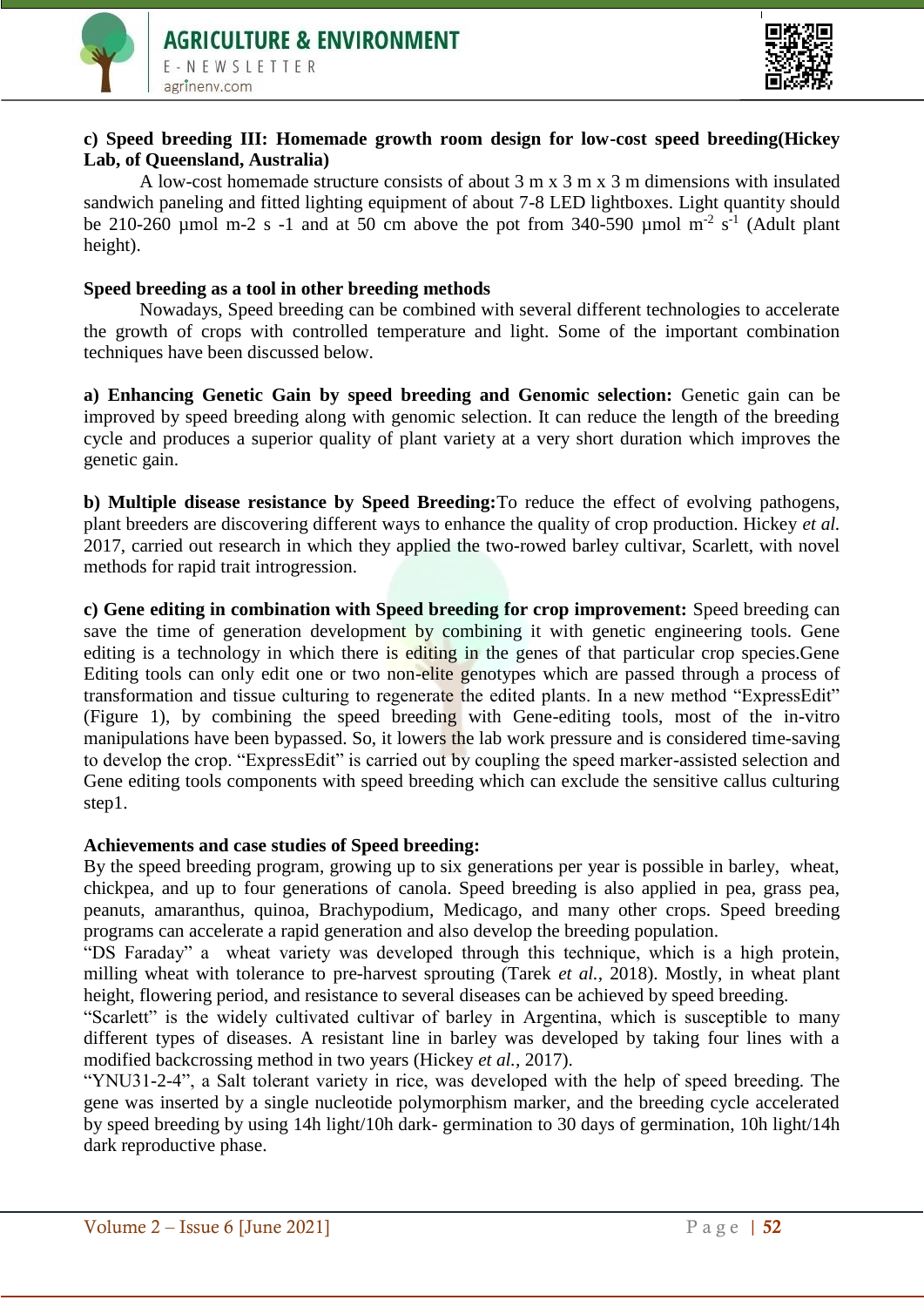



| S.No.          | <b>Species</b> | Traits                         | Reference            |
|----------------|----------------|--------------------------------|----------------------|
|                | Chickpea       | 4-6 Generation/year            | Oconnor et al., 2013 |
| ◠              | Barley         | <b>Resistance to Leaf Rust</b> | Watson et al., 2018  |
| 3              | Spring wheat   | <b>Resistance to Stem Rust</b> | Riaz et al., 2018    |
| $\overline{4}$ | Spring wheat   | 4-6 Generation/year            | Watson et al., 2018  |
|                | Barley         | 4-6 Generation/year            | Watson et al., 2018  |

#### **Table 1: Application of Speed breeding techniques toward crop improvement**



**Fig 1** : Speed breeding coupled with Gene Editing tools (ExpressEdit) (Hickey et al., 2019)

# **Challenges and limitations in speed breeding program**

Implementation of speed breeding is the main challenge because precise control of the growing conditions (particularly the photoperiod, temperature, and humidity). Other than this most crops are long day and day-neutral plants hence, continuous light can accelerate the genetic gain and breeding cycle but, the short-day plant required limited photoperiod for their growth and development. Extended photoperiods may cause injury in some crops. The initial investment in speed breeding is high because these programs are carried out in a glass chamber. Other than this, plants that are grown in a glass chamber with extended photoperiod show various physiological and toxicity symptoms like necrosis chlorosis, and yellowing due to any micronutrient or heavy metal deficiency or excess.

#### **Conclusion**

As the world population is continuously growing so it will be difficult to overcome food scarcity in the future generation. So, various crop improvement technology and methodology should be developed. But conventional breeding methods are time-consuming, laborious, and untargeted breeding programs. To deal with this challenge and to enhance crop production efficiency speed breeding can be a good alternative. Speed breeding is an innovative approach that can be used to improve crop productivity by creating a variation in the light duration, light intensity and temperature-controlled zone. Speed breeding can be coupled with new technologies like marker-